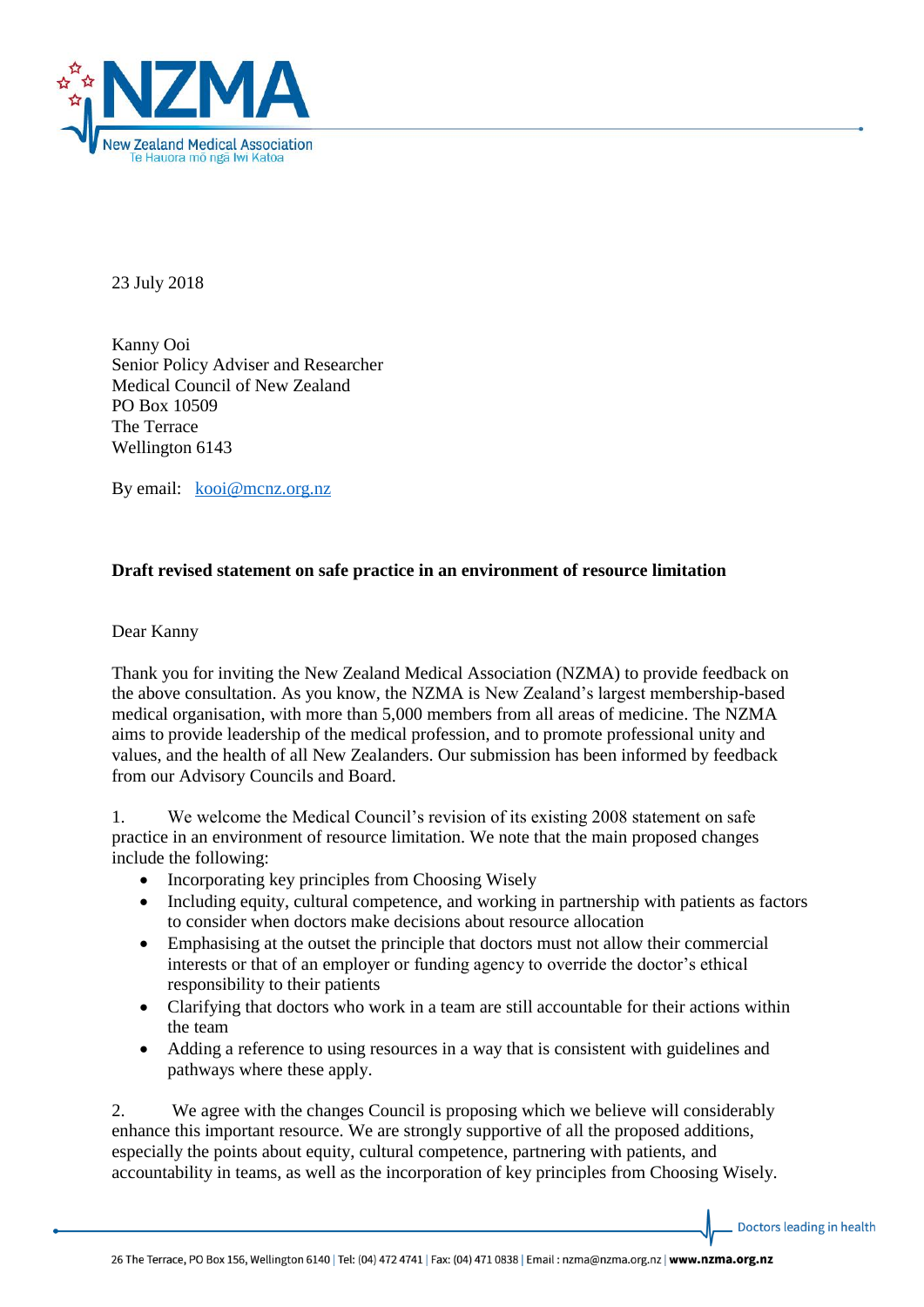However, we believe there are some important points that are missing and should be added to the resource. We elaborate on these and provide additional feedback on specific sections of the resource below.

3. We contend that the resource should give specific mention to the Treaty of Waitangi and obligations to Māori. It is essential to consider obligations under the Treaty in a statement that is concerned with the equitable allocation of resources. Māori are already disadvantaged with respect to health outcomes; it is vital to ensure that decisions about practicing in an environment of resource limitation will not further exacerbate these inequities. We suggest that it may also be useful for the revised statement to reflect the recent update to the WMA Declaration of Geneva which further stressed the importance of patient autonomy by the addition of a new clause "I will respect the autonomy and dignity of my patient".

4. In addition to allocating resources efficiently and equitably (ethical principle #5), we believe that Council should also stipulate the need for resources to be allocated **sustainably**, taking into account environmental impacts. Sustainably in this context means doing more with less, and not doing or using too much. Sustainable health improvement meets the essential health needs of the present without compromising future generations' abilities to meet their own needs. This approach accepts limits, protects the environmental determinants of health and reduces healthcare spending, so freeing opportunities elsewhere and in future.<sup>1</sup> We suggest that mention of the sustainable allocation of resources be added to the final sentence in point 5, the final sentence in point 18, as well as to the summary box.

5. In exceptional circumstances (eg, mass casualty events), there will be an inevitable breach of point 16 (*"Always inform the patient about the decision being made and the reasons for it. Document such discussions"*). We suggest Council acknowledge this exception. In all other circumstances, we believe that this point is very important and recommend it should be strengthened by adding mention of caregivers / family / whānau such that it reads *"Always inform the patient and/or their carers / family / whānau about the decision being made and the reasons for it.*" In many instances, patients are acutely sick and not able to take on board such information by themselves.

6. With respect to points 26–29 relating to advocacy, we suggest Council consider referencing the NZMA Consensus Statement on the Role of the Doctor<sup>2</sup> and the NZMA Code of Ethics.<sup>3</sup> Both these documents have important content that is directly related to the points in this section. For example, the Role of the Doctor Statement includes the following clause: *When appropriate, doctors use their influence to advocate for increased resources to improve health outcomes for their patients and populations.* The Code of Ethics includes the following clauses: *11. Accept a responsibility to advocate for adequate resourcing of medical services and assist in maximising equitable access to them across the community; 70. While doctors have a primary responsibility to individual patients, they have a concurrent responsibility to all other patients and the community. Doctors therefore have an ethical responsibility to manage available resources equitably and efficiently. Wherever possible, doctors should use their influence to advocate for appropriate resources to improve health outcomes for their patients and populations.*

**.** 

<sup>1</sup> Academy of Royal Medical Colleges. Protecting resources, promoting value: a doctor's guide to cutting waste in clinical care. London: AoRMC, 2014. Available from [http://www.aomrc.org.uk/reports-guidance/protecting](http://www.aomrc.org.uk/reports-guidance/protecting-resources-promoting-value-1114/)[resources-promoting-value-1114/](http://www.aomrc.org.uk/reports-guidance/protecting-resources-promoting-value-1114/)

<sup>&</sup>lt;sup>2</sup> Available from http://www.nzma.org.nz/ data/assets/pdf\_file/0006/16980/Consensus-statement-on-the-role[of-the-doctor-in-New-Zealand-November-2011.pdf](http://www.nzma.org.nz/__data/assets/pdf_file/0006/16980/Consensus-statement-on-the-role-of-the-doctor-in-New-Zealand-November-2011.pdf)

<sup>3</sup> Available from<http://www.nzma.org.nz/publications/code-of-ethics>